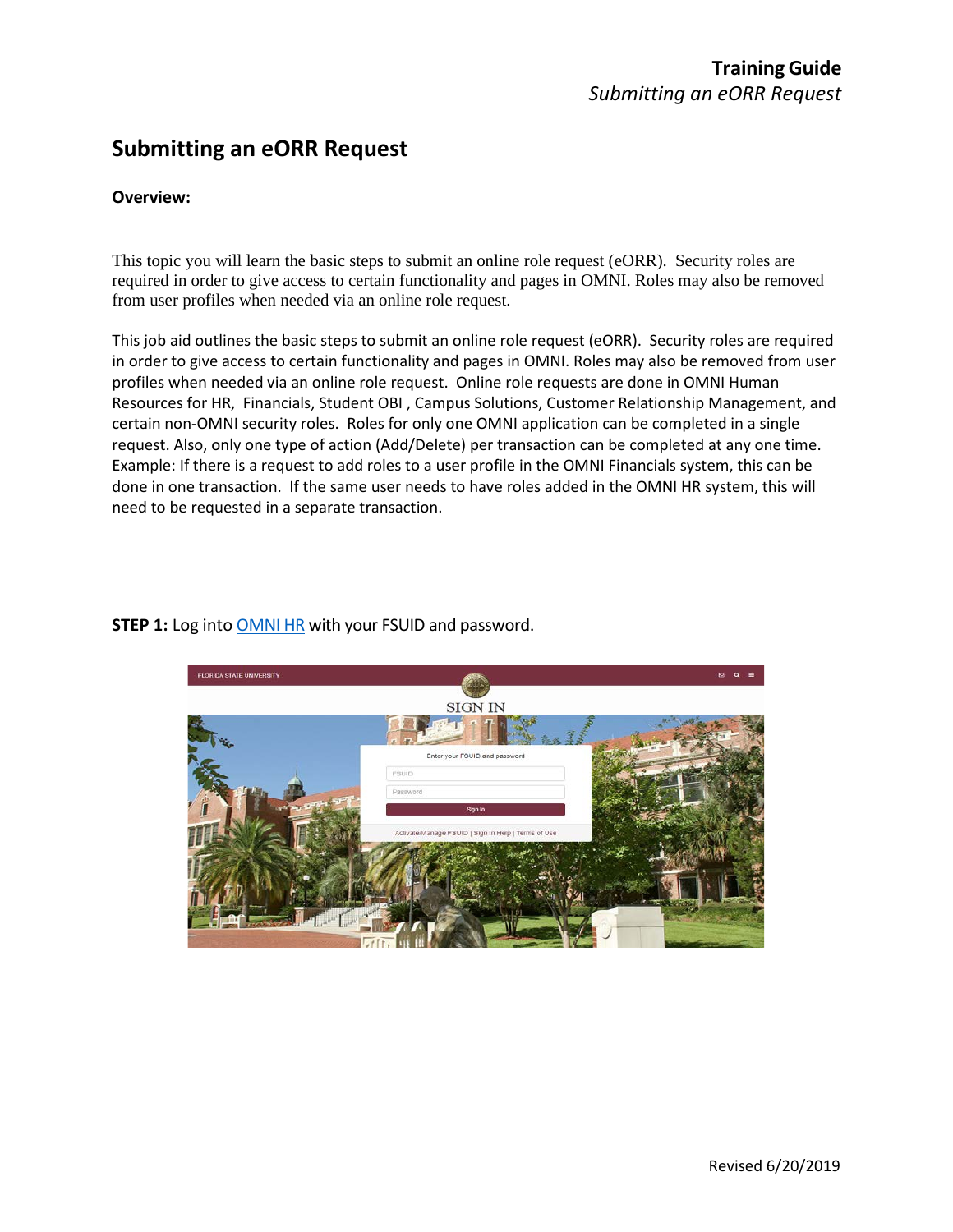**STEP 2:** Select the **Human Resources** button, then request a role, or **HR** icon (Employee Self Service > eORR Online Role Request).



**STEP 3:** Search by Last Name, First Name or Employee ID and select employee from search results verifying that it is the correct Employee ID, Record Number, and Department

| <b>Online Role Request</b>      |                  |                    |                |                  |              |                  |                    |
|---------------------------------|------------------|--------------------|----------------|------------------|--------------|------------------|--------------------|
| <b>Employee Search</b>          |                  |                    |                |                  |              |                  |                    |
| Specify your search parameters. |                  |                    |                |                  |              |                  |                    |
| *Search by                      | <b>Last Name</b> | $\checkmark$       |                |                  |              |                  |                    |
| <b>Last Name</b>                | Seminole         |                    |                |                  |              |                  |                    |
| Search                          |                  |                    |                |                  |              |                  |                    |
| <b>Search Results</b>           |                  |                    |                |                  |              |                  |                    |
| 国<br>Q                          |                  |                    |                |                  | $\mathbb{R}$ | $1-1$ of 1<br>∢  | Þ<br>$\mathbb{D}%$ |
| Name≜                           |                  | <b>Employee ID</b> | Empl<br>Record | <b>Job Title</b> |              | Department       |                    |
| Suzie Seminole                  |                  | 000077488          | 1              | 9252A            |              | <b>HUMAN_RES</b> |                    |

\* Required Field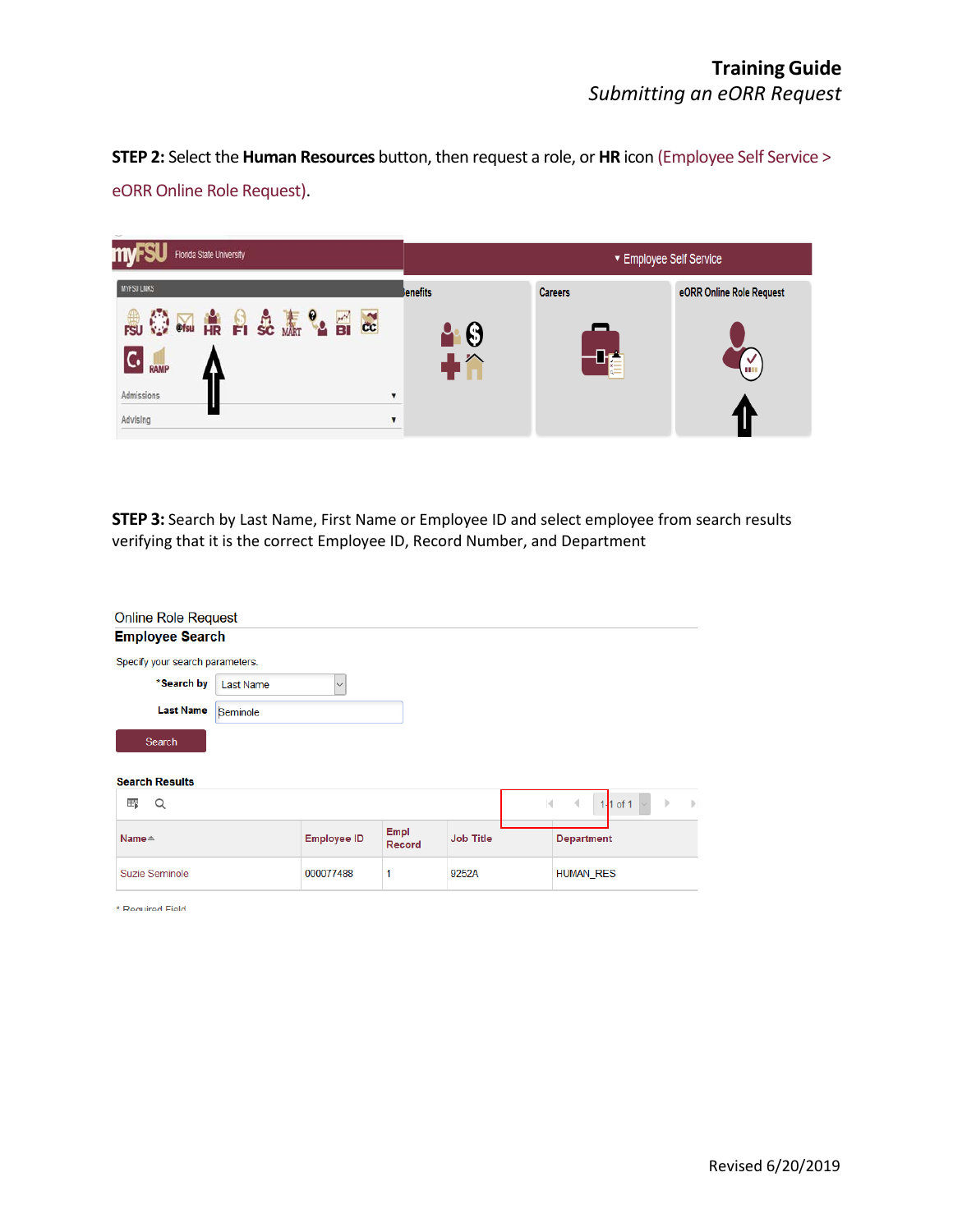### **TrainingGuide**  *Submitting an eORR Request*

**STEP 4:** Click on your name, then select the OMNI application for which roles are requested, click continue.

| <b>Create Role Request</b>                                                                                                                                                                                                                                                               |                              |                    |   |
|------------------------------------------------------------------------------------------------------------------------------------------------------------------------------------------------------------------------------------------------------------------------------------------|------------------------------|--------------------|---|
| <b>Select the Application</b>                                                                                                                                                                                                                                                            |                              |                    |   |
| Suzie Seminole                                                                                                                                                                                                                                                                           | <b>Employee ID</b> 000077488 | <b>Empl Record</b> | 1 |
| 11 L                                                                                                                                                                                                                                                                                     |                              |                    |   |
| $\bigcirc$ Financials $^{[2]}$<br>C Human Resources <sup>[7]</sup><br>$\bigcirc$ Student OBI $\boxed{?}$<br>O External Application(Non-OMNI) <sup>[2]</sup><br>$\bigcirc$ Customer Relations Management $\boxed{?}$<br>O Campus Solutions <sup>[7]</sup><br>$\bigcirc$ Nolij $\boxed{?}$ |                              |                    |   |

**STEP 5:** Select the action for the role request, then click continue.

| <b>Create Role Request</b>                                                                  |  |                                   |                |
|---------------------------------------------------------------------------------------------|--|-----------------------------------|----------------|
| <b>Select Action</b>                                                                        |  |                                   |                |
| Suzie Seminole                                                                              |  | Employee ID 000077488 Empl Record | $\overline{1}$ |
| Do you want to add or delete role(s) for this employee?<br>$\odot$ Add<br>$\bigcirc$ Delete |  |                                   |                |
| <b>Back</b><br>Continue                                                                     |  |                                   |                |

**STEP 6:** Select the type of roles for the role request. Do not select Central Office Roles unless the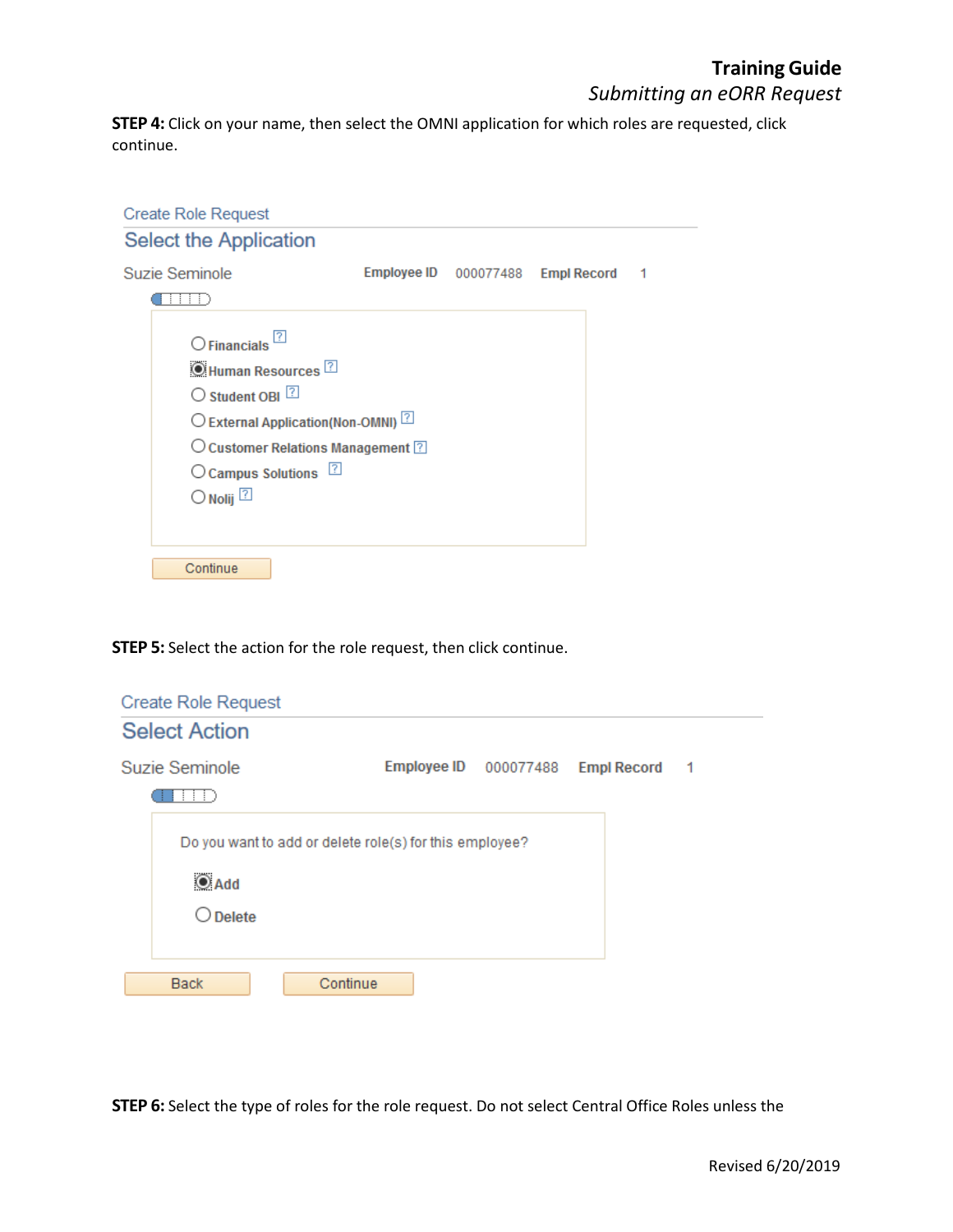## **TrainingGuide**  *Submitting an eORR Request*

employee is employed in Purchasing, Travel, Sponsored Research, Human Resources or the Controller's offices, (for HR and/or Financials role), or other applicable Central Office for roles in the other applications.



**STEP 7:** Elect the roles to update on the employee's user profile. The roles listed in the grey box are the roles already granted to the employee. Click the role name to view a description of the role and the functionality associated with it.

|                | <b>Create Role Request</b>                   |                                                             |                                      |                                                                                      |   |
|----------------|----------------------------------------------|-------------------------------------------------------------|--------------------------------------|--------------------------------------------------------------------------------------|---|
|                |                                              | Select the Roles for Human Resources Application            |                                      |                                                                                      |   |
| Suzie Seminole |                                              | <b>Employee ID</b>                                          | 000077488                            | <b>Empl Record</b><br>1                                                              |   |
|                |                                              |                                                             |                                      |                                                                                      |   |
|                |                                              |                                                             |                                      |                                                                                      |   |
|                |                                              | To see the description of the role, click on the role name. |                                      |                                                                                      |   |
|                |                                              |                                                             |                                      | Following roles are already assigned to this employee in Human Resources Application |   |
|                | <b>FSU GRAD EX PILOT</b><br>FSU HR CORE VIEW |                                                             |                                      |                                                                                      | ^ |
|                | FSU HR DEPARTMENT USER                       |                                                             |                                      |                                                                                      |   |
|                | <b>Back</b>                                  | Continue                                                    |                                      |                                                                                      |   |
|                | <b>Select Roles</b>                          |                                                             | Personalize   Find   2               | First (4) 1-391 of 391 (b) Last                                                      |   |
|                | <b>FSU EB DELEGATE</b>                       |                                                             | <b>Promotion and Tenure Delegate</b> |                                                                                      |   |
|                | <b>FSU FACET AOR REP</b>                     |                                                             | Departmental User                    |                                                                                      |   |
|                | FSU FACET CORE VIEW ONLY                     |                                                             | <b>FACET view only</b>               |                                                                                      |   |
|                | FSU_FACET_COURSE_REP                         |                                                             | <b>FACET Course Rep</b>              |                                                                                      |   |
|                | FSU_FACET_REP                                |                                                             | <b>FACET</b> department rep          |                                                                                      |   |
|                | FSU HR FACULTY CONTRACT VIEW                 |                                                             | <b>Faculty Contracts - View All</b>  |                                                                                      |   |
|                | FSU_HR_UPDATE_PI                             |                                                             | <b>Department User Role</b>          |                                                                                      |   |
|                | <b>FSU OBI ANS BASE</b>                      |                                                             | Answers                              |                                                                                      |   |
|                | FSU_OBI_ANS_DHR_RO                           |                                                             | Departmental users                   |                                                                                      |   |
|                | <b>FSU OBI ANS FACET</b>                     |                                                             | <b>FACET Subject Area</b>            |                                                                                      |   |

**Note**: The TL\_REP Role should only be used if the employee will be the Time and Labor Representative for an entire department. You must follow the prompt instructions and enter a department number when requesting the TL\_REP role.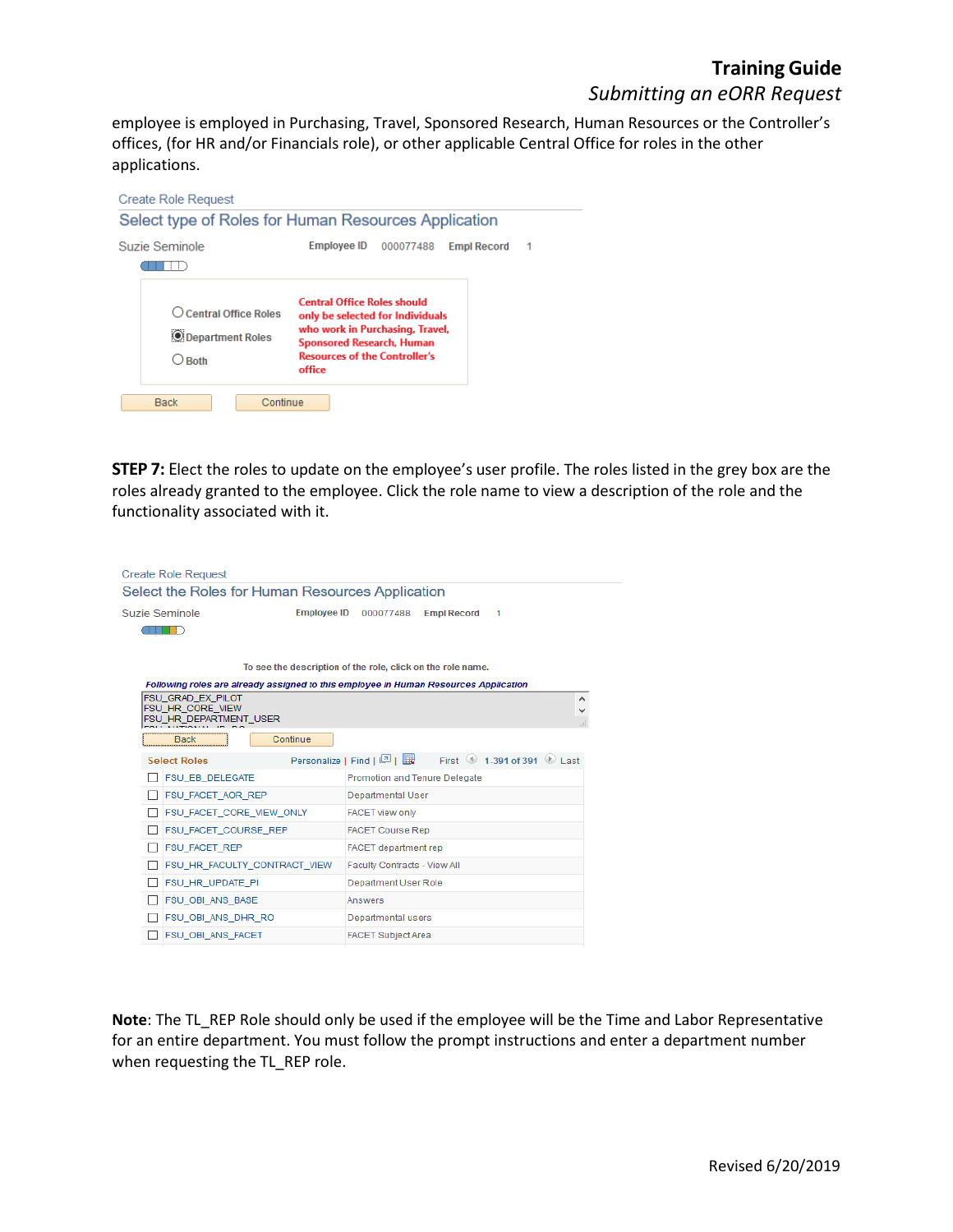## **TrainingGuide**  *Submitting an eORR Request*

**STEP 7:** Select a reason for the request and enter comments appropriate for the request. Verify that the supervisor and department are correct for this employee. If not, do not proceed with the role request. Contact HR to determine why this information is not correct. The person listed as the supervisor will be the first approver for the role request. Verify that the roles listed are the desired roles to be added or deleted. Click Submit.

| <b>Create Role Request</b>                                                           |                      |                                 |                              |                                        |                                                                                                                             |    |
|--------------------------------------------------------------------------------------|----------------------|---------------------------------|------------------------------|----------------------------------------|-----------------------------------------------------------------------------------------------------------------------------|----|
| Role Entry for Human Resources Application                                           |                      |                                 |                              |                                        |                                                                                                                             |    |
| Suzie Seminole                                                                       |                      | <b>Employee ID</b><br>000077488 | <b>Empl Record</b>           | -1                                     |                                                                                                                             |    |
| <b>General Information</b>                                                           |                      |                                 |                              |                                        |                                                                                                                             |    |
| *Reason for Request:                                                                 | Change in Job Duties | $\checkmark$                    |                              |                                        | *Justification:   Per position description the employee is now<br>responsible for ensuring all Faculty Contracts are signed |    |
| <b>Request Status:</b>                                                               | Pending              |                                 |                              | by all Faculty members when applicable |                                                                                                                             | a. |
| Department:                                                                          | 025000               | <b>Human Resources</b>          |                              |                                        |                                                                                                                             |    |
| Supervisor:                                                                          | 000066040            | Noles.Garnet Vanese             | <b>Created On:</b>           | 07/19/2019                             | Bv:<br><b>SANDRES</b>                                                                                                       |    |
|                                                                                      |                      |                                 | <b>Last Updated:</b>         |                                        | Bv:                                                                                                                         |    |
| Following roles are already assigned to this employee in Human Resources Application |                      |                                 |                              |                                        |                                                                                                                             |    |
| FSU GRAD EX PILOT<br><b>FSU HR CORE VIEW</b>                                         |                      |                                 |                              |                                        |                                                                                                                             | ∧  |
| <b>FSU HR DEPARTMENT USER</b><br>FSU NATIONAL ID DO                                  |                      |                                 |                              |                                        |                                                                                                                             |    |
| <b>FSU PR DEPARTMENT USER</b>                                                        |                      |                                 |                              |                                        |                                                                                                                             |    |
| <b>Roles</b>                                                                         |                      |                                 |                              | Personalize   Find   2                 | First $\bigcirc$ 1 of 1 $\bigcirc$ Last                                                                                     |    |
| <b>Role Name</b>                                                                     |                      |                                 | <b>Description</b>           |                                        |                                                                                                                             |    |
| FSU HR FACULTY CONTRACT VIEW                                                         |                      |                                 | Faculty Contracts - View All |                                        |                                                                                                                             |    |
|                                                                                      |                      |                                 |                              |                                        |                                                                                                                             |    |
| Back                                                                                 | Submit               |                                 |                              |                                        |                                                                                                                             |    |

**STEP 7:** Click OK to submit the request. If the employee submits the request, they will be prompted with an acknowledgment statement at the time of submittal. If someone submits the role request on behalf of the employee, they will be prompted with this confirmation statement.

|                                                                                                                  | eORR: Submit Confirm page |           |                    |                | ×    |
|------------------------------------------------------------------------------------------------------------------|---------------------------|-----------|--------------------|----------------|------|
|                                                                                                                  |                           |           |                    |                | Help |
| <b>Create Role Request</b>                                                                                       |                           |           |                    |                |      |
| <b>Submit Confirmation</b>                                                                                       |                           |           |                    |                |      |
| Suzie Seminole                                                                                                   | <b>Employee ID</b>        | 000077488 | <b>Empl Record</b> | $\overline{1}$ |      |
| Click ok to submit the request. You can click cancel to go back to previous page without submitting the request. |                           |           |                    |                |      |
| <b>OK</b><br>Cancel                                                                                              |                           |           |                    |                |      |
|                                                                                                                  |                           |           |                    |                |      |